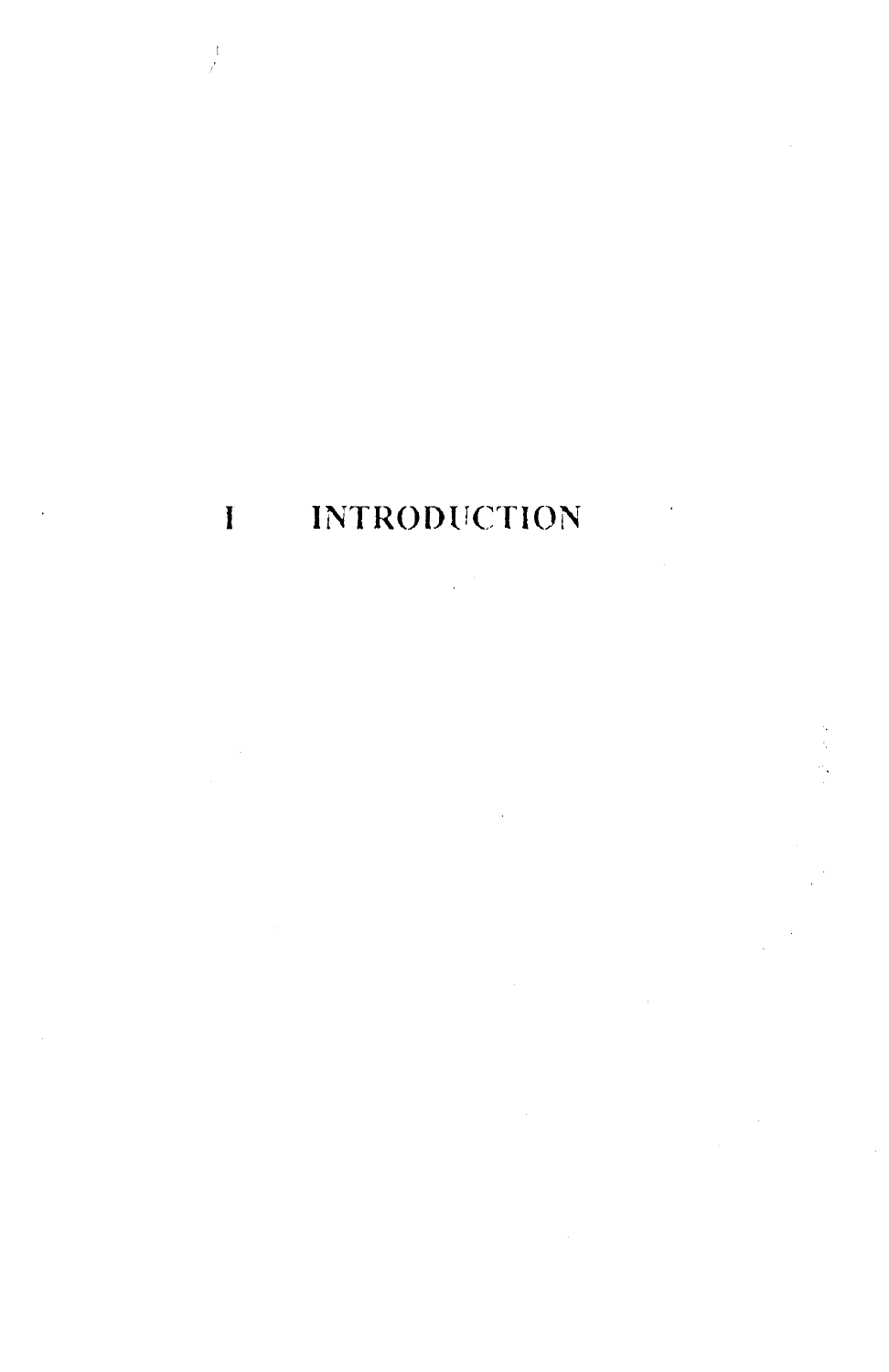## **I INTRODUCTION**

#### **1.1 Background**

Activated carbons are sponge-like substances having highly and complex porous structure that can collect and retain certain chemical compounds on its surface in which the process is called adsorption. Therefore it has extremely high surface area for adsorption [l].

Activated carbons are widely used for adsorption of pollutants from gaseous and liquid phases. They have many functions in many economic and industrial sectors, such as food and beverage processing, chemical, pharmaceutical, petroleum, mining, nuclear, automobile, and vacuum manufacturing. Some of these applications are very demanding with regard to the surface chemistry and characteristics of these carbon adsorbents [2].

Activated carbons with high surface area and pore volumes can be produced from a variety of carbonaceous source materials such as coal [3] and wood [4-5]. Coal is including non-renewable resources and wood is also not suitable alternative because of its high value and applications in other areas. So, nowadays people make activated carbon from agricultural and industrial waste such as cassava peel [1], coconut shell [6-10], oil palm trunks [6], palm shell, palm stone [8], coconut coirpith [11], ears of palm tree, natural compost, molasses [12], hazelnut shell, plum stone, pistachio-nut shells [13], almond shell [14], macadamia nutshell (15], walnut shell [16J, peanut hull [17], corn cob [18-20), apricot stone [21], softwood bark residues, olive stone [22], peach stone [23],

 $\ddot{\phantom{0}}$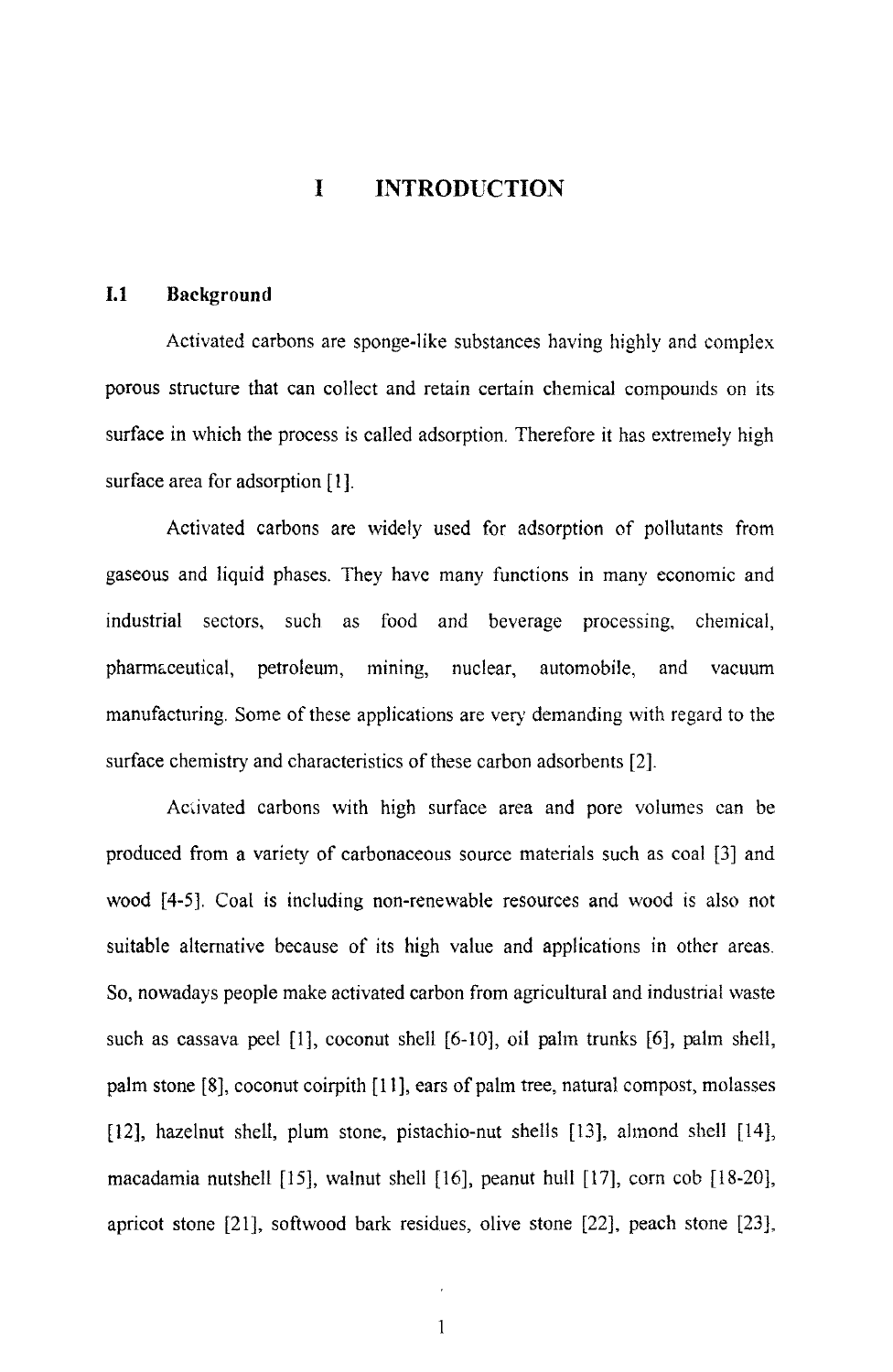cherry stone, date pits [24], grape seeds [25], grain sorghum [26], apple pulp [27], teak sawdust [28], rubber wood sawdust [29], coffee bean husks [30], cotton stalks [31], rice husks [32], sugar cane bagasse [33], Arundo donax cane [34],cork waste [35], waste newspaper [36], petroleum wastes [37], used tire [38], eucalyptus leaves [39], heavy-oil fly ashes [40], bamboo scaffolding waste [41], surplus sewage sludge [42], pecan shells, rice straw and hulls [43], and flax shive [44]. Among the precursor mentioned above, in industrial practice, coal and coconut shell are two main sources for the production of activated carbon [I, 6].

The pore structure and control of pore size distribution in activated carbon depends upon the nature of the raw materials and the method of activation. The process for manufacturing activated carbons generally carried out in two main steps: the carbonization of the carbonaceous raw materials below 1073 K in an inert atmosphere and the activation of the resulting char in the presence of suitable oxidizing agents. In carbonization, most of the non-carbon elements like hydrogen and oxygen are first removed in gaseous form by pyrolytic decomposition producing a fixed carbon mass with a rudimentary pore structure. And the purpose of activation is to enlarge the diameters of the fine pores and create new pores so that it enhances the adsorptive power of the product obtained from the carbonization stage [10].

Activation can be carried out by chemical or physical means. In the chemical activation process, these two steps are carried out simultaneously using chemical activating agents as dehydrating agents and oxidants. On the other hand, physical activation involves carbonization of a carbonaceous precursor followed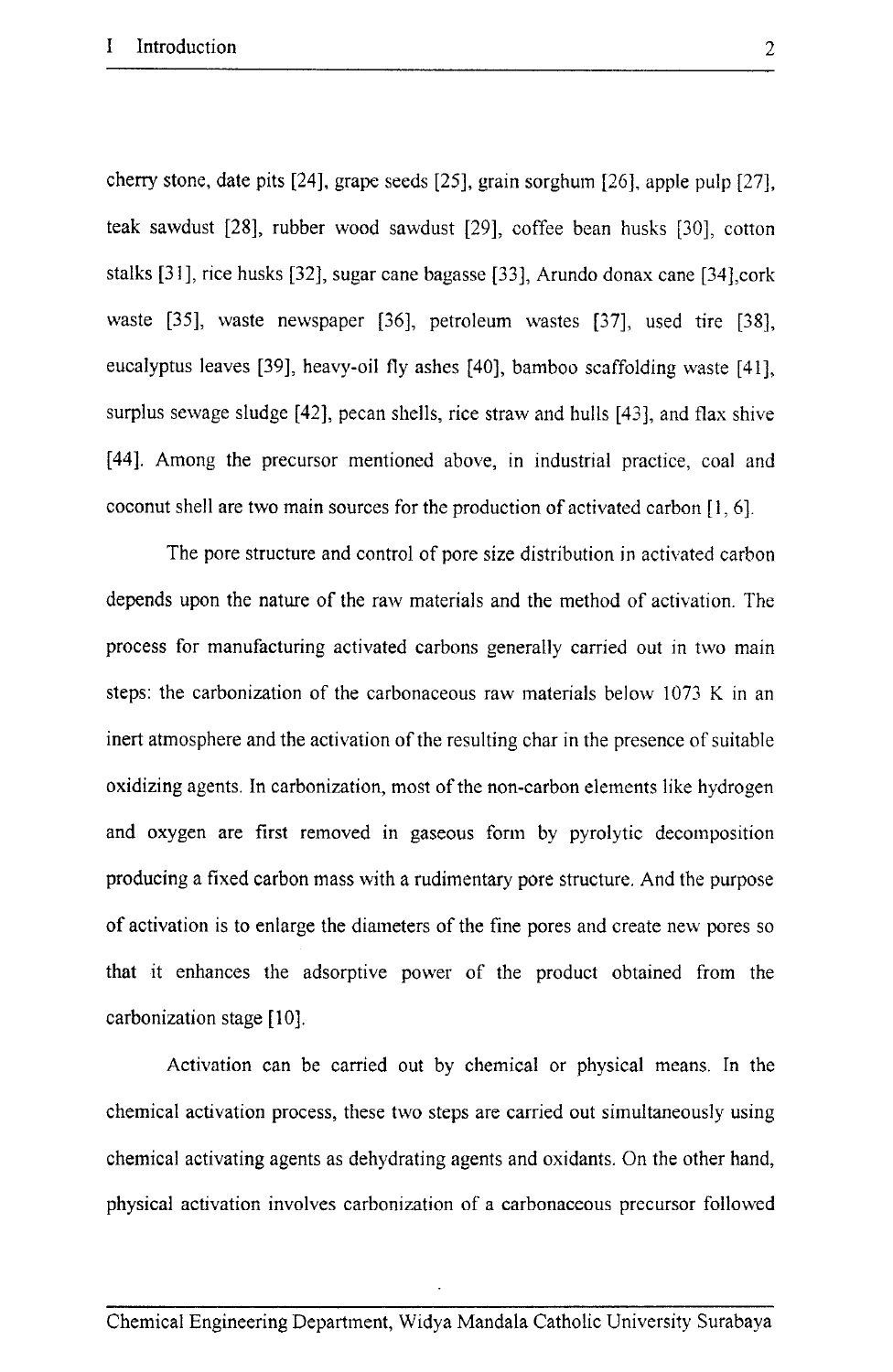by the activation of the resulting char at elevated temperature in the presence of suitable activating agents such as carbon dioxide or stearn. It has been found that the chemical activation process normally takes place at a temperature lower than those used in the physical activation process [15]. In chemical activation, the precursor materials are impregnated with chemical agents such as  $ZnCl_2$ ,  $H_3PO_4$ , and KOH to inhibit the formation of tar [45] and reduce the evolution of volatile matter [21] resulting in high conversion of the precursor to carbon. Therefore, the development of a porous structure is better for the chemical activation process [15]. Among the chemical activating agents, zinc chloride  $(ZnCl<sub>2</sub>)$  in particular is the most widely used chemical in the preparation of activated carbon [15]. But, nowadays, the use of zinc chloride process is declined related to problems of environmental contamination by zinc compounds. The activated carbons prepared by zinc chloride cannot be used in pharmaceutical and food industries because it can contaminate the product [16]. And the KOH is found to be the most effective alkali salt in the production of activated carbons [15].

One of the agricultural wastes in Indonesia is the shell of durians. Production of durians in Indonesia is 562,710 tones per year at 1998 and it is estimated that production of durians will increase in the next few years because nowadays Indonesian people can harvest durian many times in a year [46]. Besides that, the increasing number of durian consumption is also because generally people like durian very much and it is called the king of fruit. So, it can be concluded that large quantities of shells can be available as they are disposed of after the consumptions of the fruits.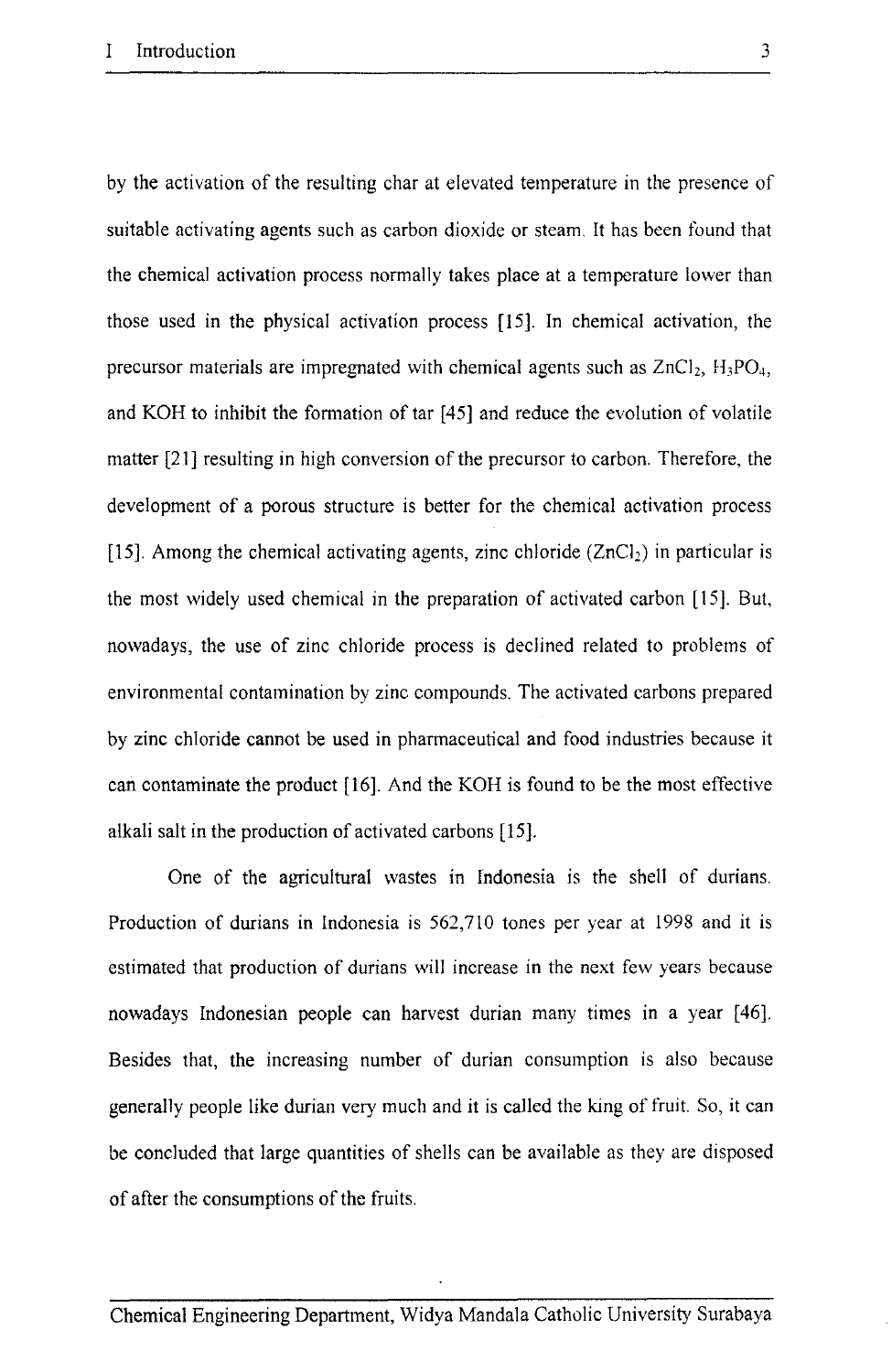In many places, the pilings up of durian shells waste can be seen, even in the drains or ditches [47). These bring no use for the communities. The pungent smell is very disturbing. Besides that, during the wet season the shells will be spoilt and these will hamper the flow of water and the smell is pungent as well. If we keep ignoring this, it will cause many kinds of diseases, especially respiratory diseases. To overcome this, we have to make use of this waste in order to increase the economic value of this waste.

A rhallenge in production of carbon adsorbents is to produce very specific materials with a given pore size distribution from low cost precursors at low temperature [4]. For this reason, we would like to investigate whether it is possible to produce activated carbon from a new precursor, durians shell, by chemical activation with KOH and the effects of different operating parameters during the process of making the activated carbon on its surface chemistry.

Then, the activated carbons produced were used for the removal of methylene blue from aqueous solutions. Several industries, such as textile, ceramic, paper, printing, and plastic use dyes in order to color their product. In the coloring process, these industries also consume substantial volumes of water, and as a result, large amount of colored wastewater are generated. The present of dyes in water is undesirable since even a very small amount of these coloring agents is highly visible and may toxic to aquatic environment [48-52]. Several methods are available for color removal from wastewater such as membrane separation, aerobic and anaerobic degradation using various microorganisms, chemical oxidation, coagulation and flocculation, adsorption using different kind of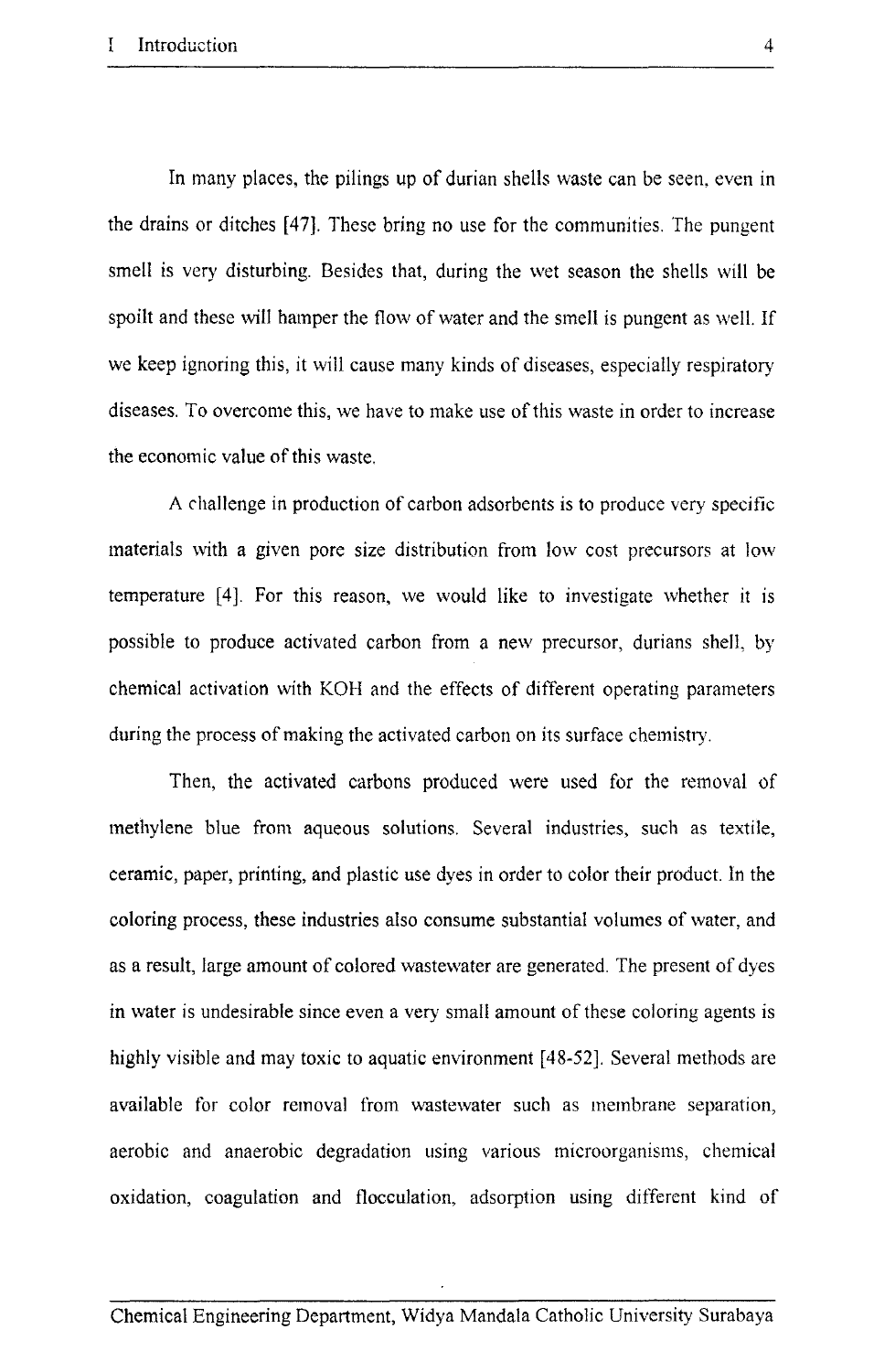adsorbents, and reverse osmosis [48, 50, 52]. Among them, adsorption is a promising removal technique that produces effluents containing very low levels of dissolved organic compounds.

Considerable research has been conducted into the removal of dyes from water effluent using adsorption technique using different adsorbent such as activated carbon [48-52], fly ash [53], sawdust [54-56], corncob [57], barley husk [57], orange peel [58], dead or living biomass [59-64], and other low-cost adsorbents [48]. The most widely used adsorbent for this purpose is activated carbon, but commercially available activated carbons are expensive and so they may not be economical for wastewater treatment. Other untreated low-cost adsorbents often have low adsorption capacities; therefore their removal efficiencies are poor. If an activated carbon with high adsorption capacity for wastewater treatment purpose can be produced from low-cost or waste materials, then its use as an adsorbent should be economical.

A.ctivated carbon is the most popular adsorbent for the adsorption process since it has high adsorption capacity. The adsorption capacity of activated carbon depends not only on its surface area, but also on its internal pore structure, surface characteristic, and the presence of functional group on pore surface. Internal pore structure and surface characteristic play an important role in adsorption processes and depend both on the precursor used and method of preparation [28]. Different methods are available for characterizing the pore structure (surface area, pore volume, pore size distribution, etc) of activated carbon such as small angle X-ray, mercury porosimetry, scanning electron microscopy, and gas as well as liquid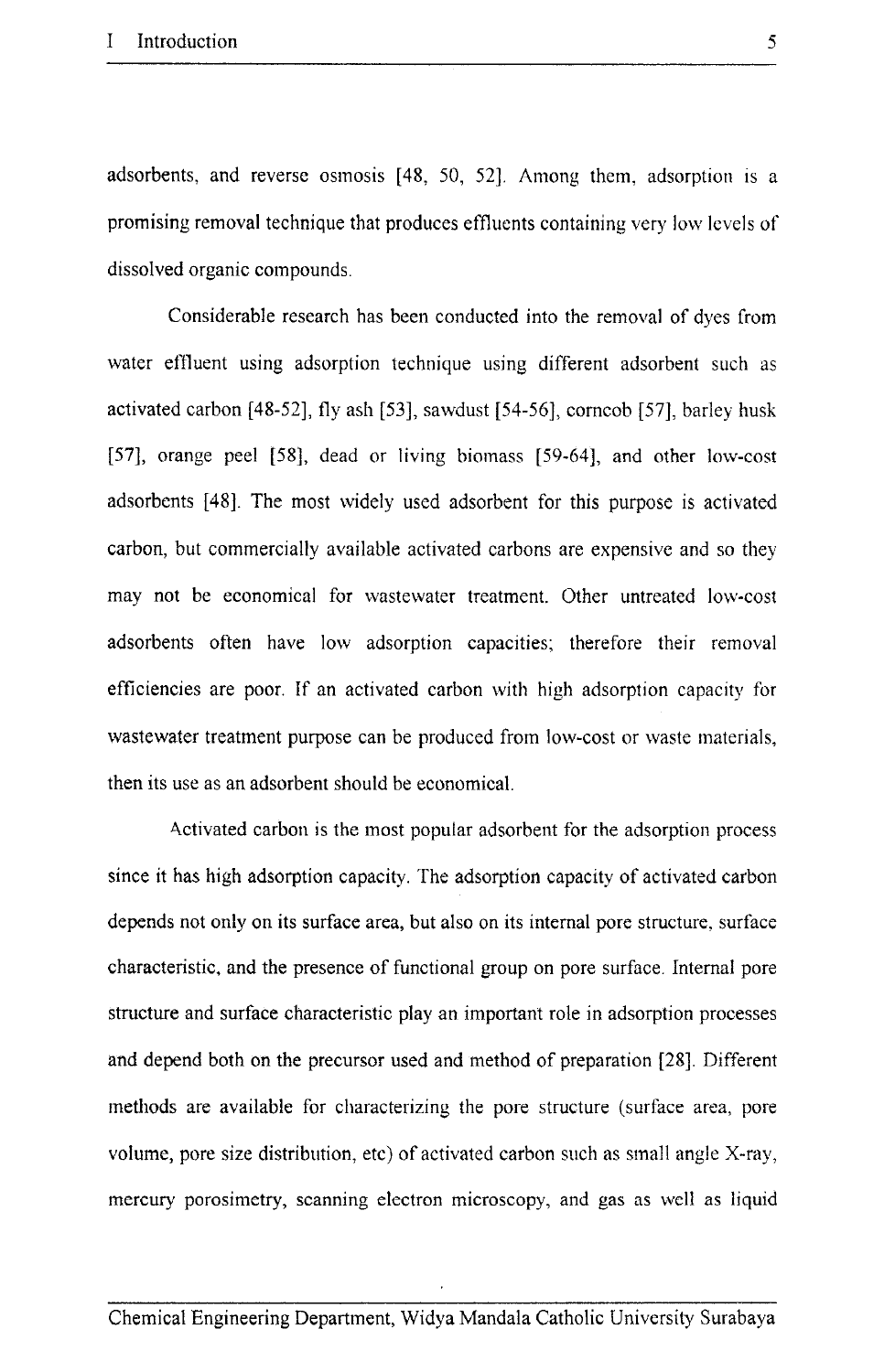phase adsorption [65]. The characteristics of adsorption behavior of activated carbon are generally inferred in terms of both adsorption kinetics and equilibrium isotherm [66]. Therefore, to study both of adsorption kinetics and equilibrium, it is important to understand the adsorption mechanism for the theoretical evaluation and interpretation of thermodynamic parameters [66-68].

Although there are many studies in the literature concerning to the preparation activated carbon and its application for liquid phase adsorption, there is no information for the production and utilization of activated carbon from durian shell for color removal. In this article, we report our study of the preparation of activated carbon from durian shell and the adsorption equilibrium and kinetics of methylene blue on this carbon. We also compared the applicability several well known adsorption isotherm and kinetics models to describe the equilibria and dynamic.

### **1.2 The Objectives**

- 1. To study the preparation of activated carbon from durian shell and the effect of the activation condition to its adsorption capacity,
- 2. To determine the surface area and pore size distribution of the resulting product,
- 3. To study the adsorption equilibrium and kinetics of methylene blue on the one of the resulting activated carbon which has the best adsorption ability of methylene blue.